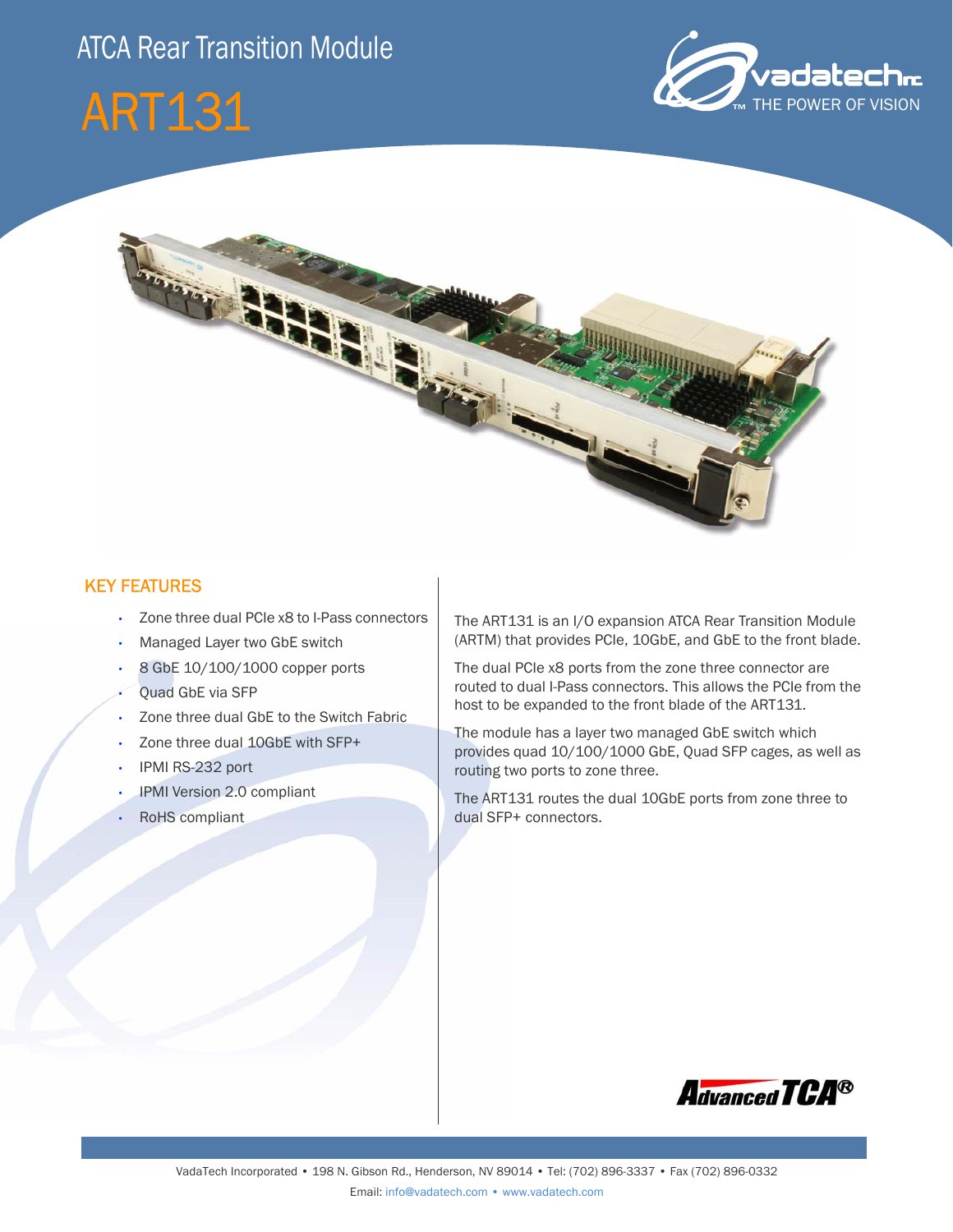#### **SPECIFICATIONS**

| Architecture                |                                                                                                                                                                                                      |                                                                                         |  |  |
|-----------------------------|------------------------------------------------------------------------------------------------------------------------------------------------------------------------------------------------------|-----------------------------------------------------------------------------------------|--|--|
| Physical                    | <b>Dimensions</b>                                                                                                                                                                                    | Width: 12.69 in. (322.25 mm)                                                            |  |  |
|                             |                                                                                                                                                                                                      | Depth: 3.7in. (94 mm)                                                                   |  |  |
| <b>Type</b>                 | <b>ATCA Rear Transition</b>                                                                                                                                                                          | I/O Module                                                                              |  |  |
| <b>Standard</b>             |                                                                                                                                                                                                      |                                                                                         |  |  |
| <b>Module Management</b>    | <b>IPMI</b>                                                                                                                                                                                          | <b>IPMI Version 2.0</b>                                                                 |  |  |
| PCIe                        | Lanes                                                                                                                                                                                                | Dual x8                                                                                 |  |  |
| <b>PICMG</b>                | <b>ATCA</b>                                                                                                                                                                                          | PICMG 3.0 R2.0                                                                          |  |  |
| <b>Configuration</b>        |                                                                                                                                                                                                      |                                                                                         |  |  |
| Power                       | <b>ART131</b>                                                                                                                                                                                        | 14W                                                                                     |  |  |
| Environmental               | Temperature                                                                                                                                                                                          | Operating Temperature: 0° to 60° C (Air flow requirement is to be greater than 400 LFM) |  |  |
|                             |                                                                                                                                                                                                      | Storage Temperature: -40° to +90° C                                                     |  |  |
|                             | Vibration                                                                                                                                                                                            | 1G. 5-500Hz each axis                                                                   |  |  |
|                             | <b>Shock</b>                                                                                                                                                                                         | 30Gs each axis                                                                          |  |  |
|                             | <b>Relative Humidity</b>                                                                                                                                                                             | 5 to 95 percent, non-condensing                                                         |  |  |
|                             | Interface connectors                                                                                                                                                                                 | Dual PCIe x8 via I-PASS                                                                 |  |  |
| Rear I/O                    |                                                                                                                                                                                                      | 8 GbE via RJ-45                                                                         |  |  |
|                             |                                                                                                                                                                                                      | Quad GbE via SFP                                                                        |  |  |
|                             |                                                                                                                                                                                                      | GbE Switch RS-232 via RJ-45                                                             |  |  |
|                             |                                                                                                                                                                                                      | 10GbE via Dual SFP+                                                                     |  |  |
|                             |                                                                                                                                                                                                      | IPMI Debug port (front blade and the RTM itself)                                        |  |  |
|                             |                                                                                                                                                                                                      | Management LED                                                                          |  |  |
|                             |                                                                                                                                                                                                      | Hot Swap Ejector Handle                                                                 |  |  |
| <b>Software Support</b>     | <b>Operating Systems</b>                                                                                                                                                                             | Linux, Windows, Solaris and VxWorks                                                     |  |  |
| <b>Other</b>                |                                                                                                                                                                                                      |                                                                                         |  |  |
| <b>MTBF</b>                 | MIL Hand Book 217-F > TBD Hrs.                                                                                                                                                                       |                                                                                         |  |  |
| Certifications              | Designed to meet FCC, CE and UL certifications where applicable                                                                                                                                      |                                                                                         |  |  |
| <b>Standards</b>            | VadaTech is certified to both the ISO9001:2000 and AS9100B:2004 standards                                                                                                                            |                                                                                         |  |  |
| Compliance                  | RoHS and NEBS                                                                                                                                                                                        |                                                                                         |  |  |
| Warranty                    | Two $(2)$ years                                                                                                                                                                                      |                                                                                         |  |  |
|                             | The VadaTech logo is a registered trademark of VadaTech, Inc. Other registered trademarks are the property of their                                                                                  |                                                                                         |  |  |
| <b>Trademarks and Logos</b> | respective owners. AdvancedTCA™ and the AdvancedMC™ logo are trademarks of the PCI Industrial Computers<br>Manufacturers Group. All rights reserved. Specification subject to change without notice. |                                                                                         |  |  |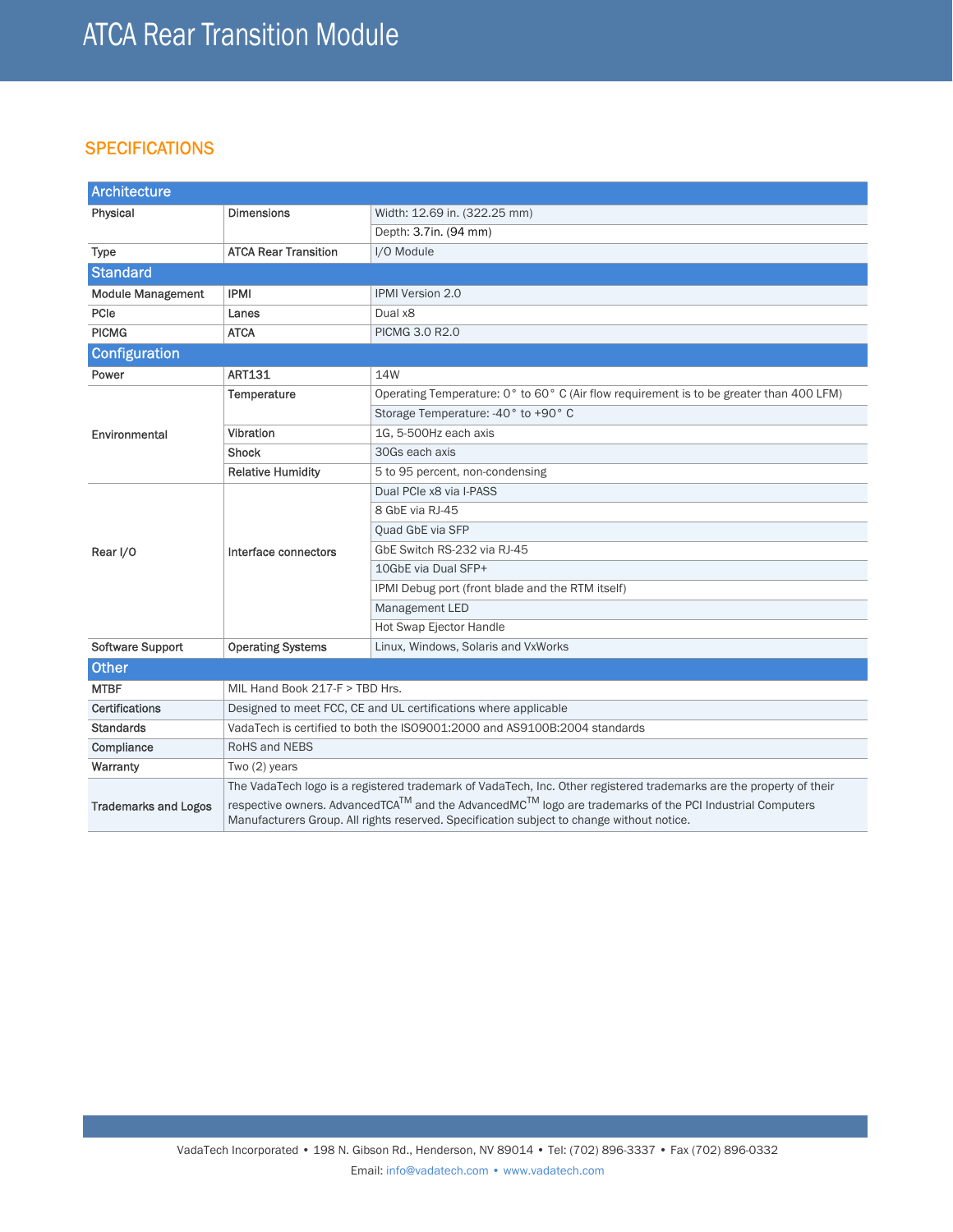FIGURE 1. ART131 Functional Block Diagram and a typical application